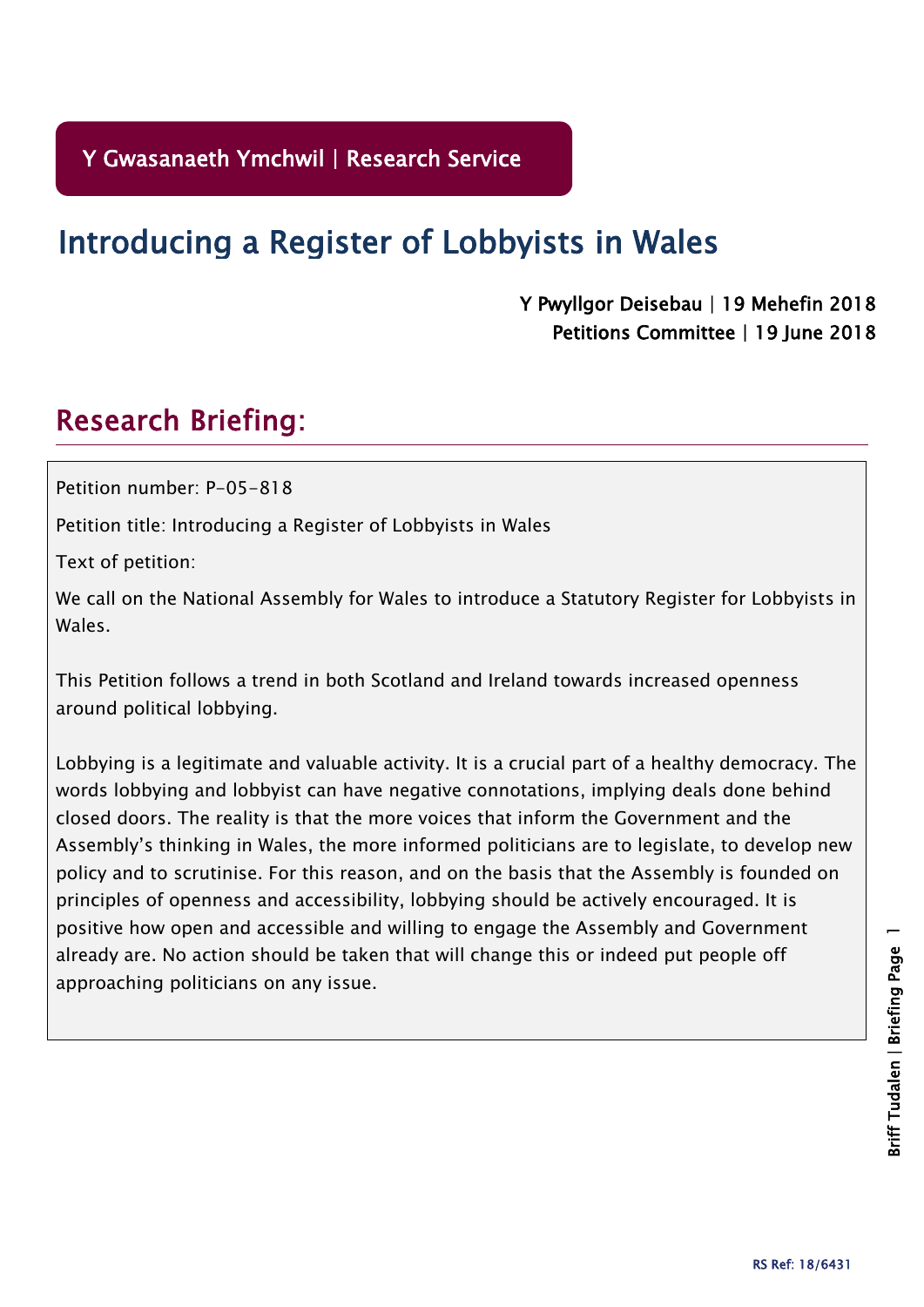# Background

#### The Standards Committee Inquiry

The Standards Committee of the National Assembly for Wales agreed to look at lobbying in Wales as its first piece of substantial work in the fifth Assembly. There have been a number of developments since the last time the Assembly looked at lobbying Westminster began operating a register of professional lobbyists in 2015 and Scotland passed legislation establishing a lobbying register in 2016.

[The Committee held an open call for evidence and](http://abms/documents/s70855/Committee%20Report%20-%2011%20January%202018.pdf) heard from a broad range of witnesses and published its report [in January 2018. It concluded that lobbying needs to be part of an](http://abms/documents/s70855/Committee%20Report%20-%2011%20January%202018.pdf)  [ongoing dialogue in an engaged and open democracy. It stated:](http://abms/documents/s70855/Committee%20Report%20-%2011%20January%202018.pdf) 

It is apparent from the evidence gathered that there is no easy answer to the questions of how to define or share information about lobbying. There is no doubt that there are groups seeking to influence politicians, and that it is in the public interest to establish the impact of this influence. However, the Committee has concluded that there is insufficient evidence at present regarding how best to share this information once it has been obtained.

The findings of the report are an interim position. The Committee felt it is crucial to learn from experience and gather further evidence of best practice. The Scottish legislation is in its infancy and the Committee has stated that it will closely monitor what happens there and the review of its legislation in 2020. The Committee also found that careful attention must also be paid to developments in Westminster.

The Committee recommended that:

- the Assembly Commission works with a group of Assembly Members to develop a pilot scheme of voluntarily disclosing AMs meetings with lobbyist and interest groups with an evaluation to be undertaken in 2020.
- the Assembly Commission ensure all National Assembly staff security passes are deactivated on their last day of employment. This would ensure that no lobbyist holds a National Assembly pass making it easier to maintain the reputation of the Assembly as an institution which allows fair and equal access to all.
- information about all Assembly Member sponsored events held on the Assembly Estate and not just those events in public spaces is included within the calendar. This will ensure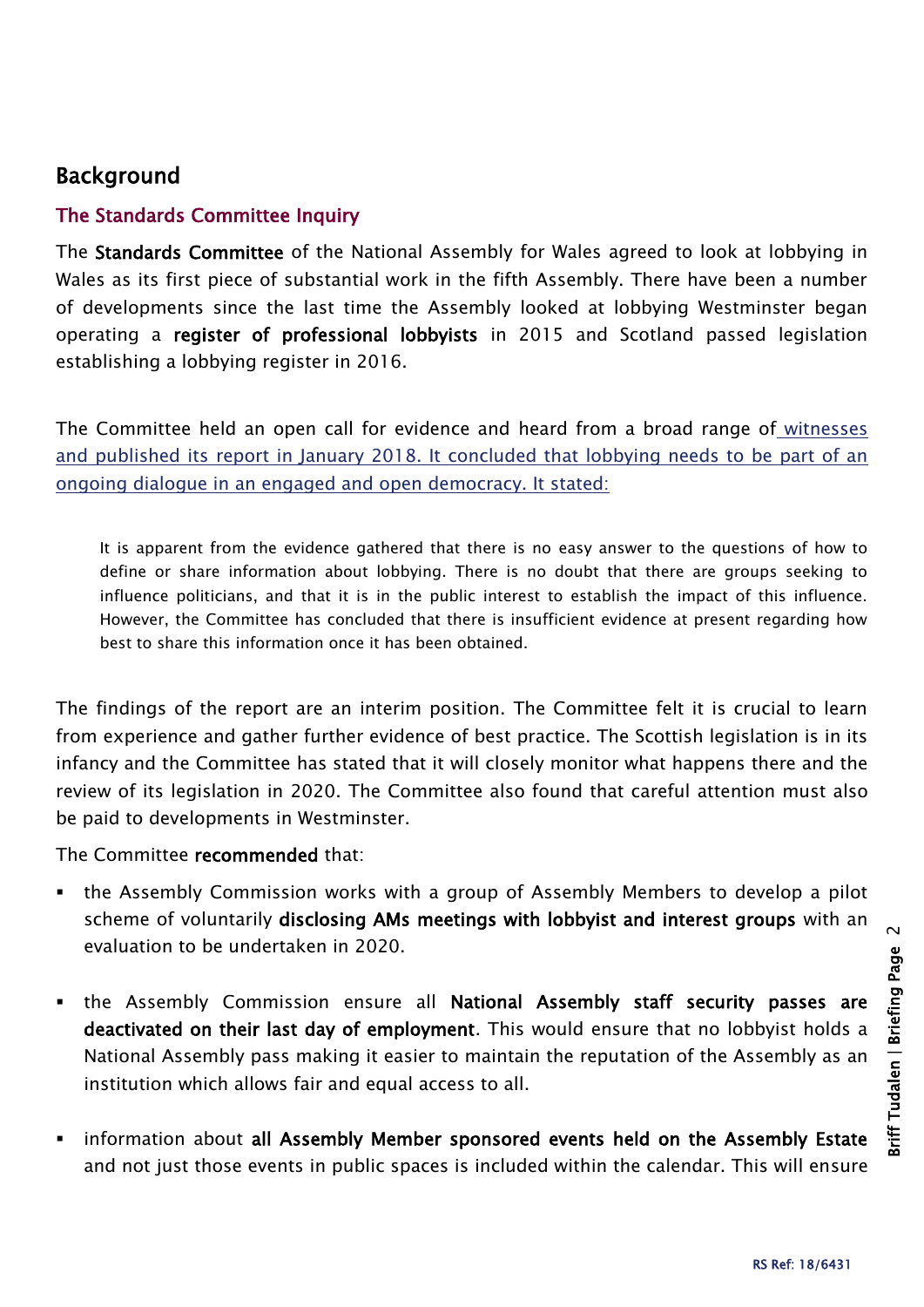that the National Assembly is displaying its commitment to the utmost transparency, and enable the public to see what events are being held on the Estate.

- **Figure 20** research is commissioned by the Assembly Commission, mapping out routes of influence to build an informed evidence base and consider alternative, and potentially more effective ways to increase transparency other than a Statutory register.
- the relevant sections of the [Transparency of Lobbying, Non-party Campaigning and Trade](http://www.legislation.gov.uk/ukpga/2014/4/contents/enacted)  [Union Administration Act 2014](http://www.legislation.gov.uk/ukpga/2014/4/contents/enacted) which apply to Wales are considered by a Committee of the National Assembly for Wales once the [Wales Act 2017](http://www.legislation.gov.uk/ukpga/2017/4/contents/enacted/data.htm) is enacted.

#### Work in the fourth Assembly

In the fourth Assembly the then Presiding Officer wrote to the then Standards of Conduct Committee in May 2012 regarding lobbying. She asked the Committee to undertake a review to consider the (lobbying) regime that the Assembly had in place as it relates to Members and, if necessary, make recommendations about any additional arrangements that might be needed to strengthen them.

As part of this review, the adequacy of arrangements for cross party groups was also considered.

Subsequently, the Standards Commissioner carried out a wide ranging consultation on the issue of lobbying. He concluded that the arrangements in place regulating lobbying of Assembly Members were essentially sufficiently robust and fit for purpose.

The then [Standards Committee agreed with the Commissioner's findings, and made](http://senedd.assembly.wales/mgIssueHistoryHome.aspx?IId=2448)  [recommendations to reinforce the arrangements for the future.](http://senedd.assembly.wales/mgIssueHistoryHome.aspx?IId=2448) The Committee focused its approach on the activity of lobbying, rather than lobbyists. It was thought that lobbying was clearer to define rather than the interaction of 60 members with a wide range of representatives from Welsh civic society.

Through its recommendations the Committee sought to introduce a 'made in Wales' approach to address the activity of lobbying. The Committee believed that transparency regarding the meetings of professional lobbyists was needed without any unnecessary burden on the public purse. The Committee recommended that the Assembly adopted [guidance on lobbying and access to Members,](http://www.assembly.wales/en/memhome/code-conduct-mem/Pages/guidance-lobbying.aspx) which the Assembly did by resolution on 26 June 2013.

The Committee also recommended that the Presiding Officer reviews this guidance every three years.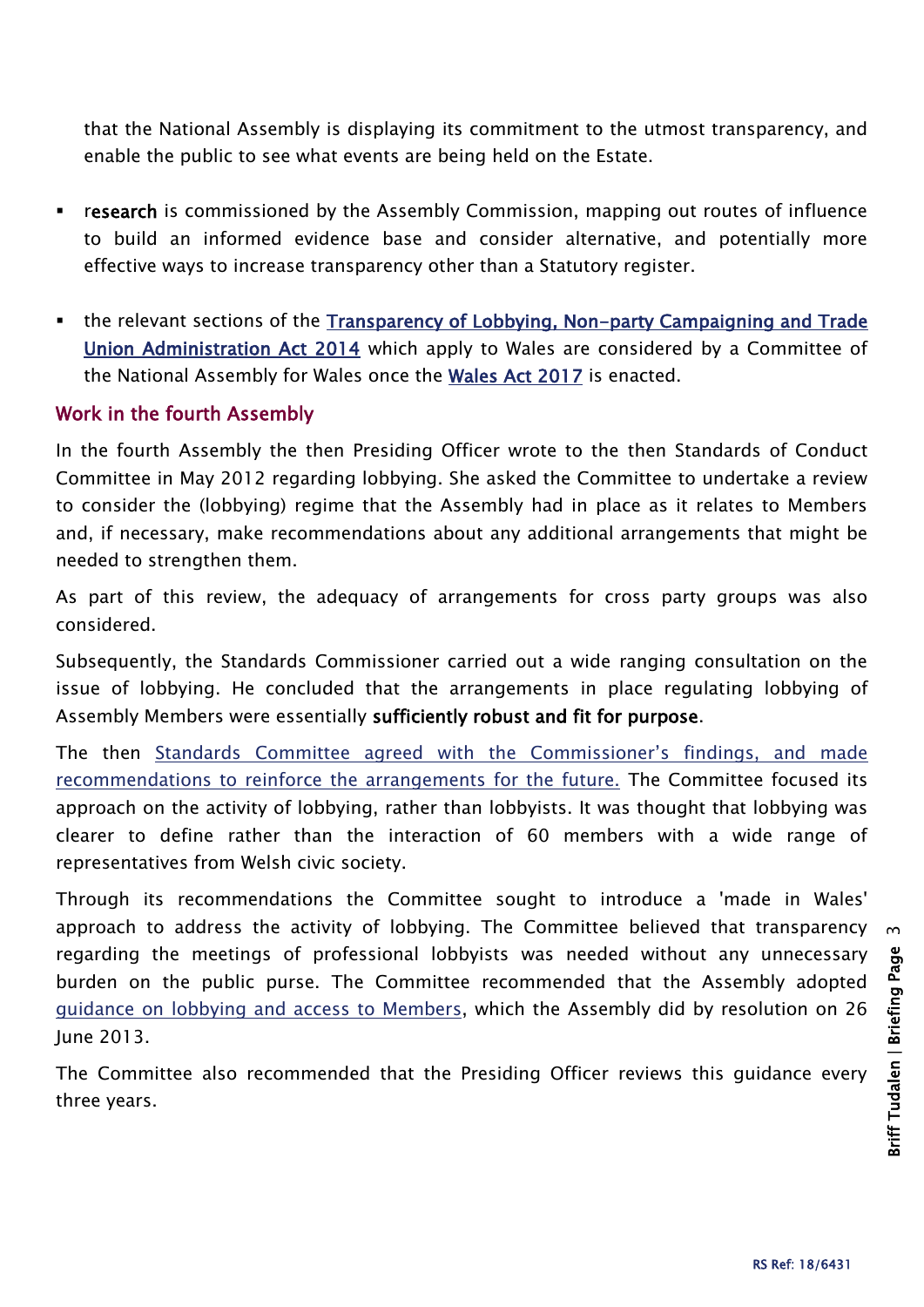#### Legislation elsewhere in the UK

The *[Transparency of Lobbying, Non-Party Campaigning and Trade Union Administration Act](http://www.legislation.gov.uk/ukpga/2014/4/schedule/1/enacted)  [2014](http://www.legislation.gov.uk/ukpga/2014/4/schedule/1/enacted)* was [introduced to the House of Commons on 17 July 2013.](http://services.parliament.uk/bills/2013-14/transparencyoflobbyingnonpartycampaigningandtradeunionadministration/stages.html) It received Royal Assent on 30 January 2014. Various sections of the Act were commenced at difference times but as of June 2016, all aspects of it are in force.

The Act introduced a statutory register of consultant lobbyists and establishes a Registrar to enforce the registration requirements. Election campaign spending by those not standing for election or registered as political parties is more heavily regulated as a result of the Act. There are also additional legal requirements placed on trade unions in relation to their obligation to keep their list of members up to date.

- It establishes a register of professional lobbyists and a Registrar of lobbyists to supervise and enforce the registration requirements;
- It changes the legal requirements for people or organisations who campaign in relation to elections, but are not standing as candidates or a registered political party; and
- It changes the legal requirements in relation to trade unions' obligations to keep their list of members up to date.

[Part 1 of the Act extends](http://www.legislation.gov.uk/ukpga/2014/4/notes/division/4) to the whole United Kingdom. The requirement to register applies to all consultant lobbyists engaged in lobbying UK Government Ministers and Permanent Secretaries, regardless of where the lobbying takes place or where the consultant lobbyist is based.

However, Part 1 does not make any provision in relation to those who lobby the Devolved Administrations and Legislatures. It deals only with reserved matters.

[The Lobbying \(Scotland\) Act](http://www.parliament.scot/parliamentarybusiness/Bills/93324.aspx) was passed in March 2016 establishes a Lobbying Register. The Bill requires the Clerk of the Parliament to establish and maintain a register containing information about three separate categories of person: active registrants; inactive registrants and voluntary registrants. The Bill sets out the information which must be entered into the register, including the individual's or company's name and address and information relating to the lobbying activity (person lobbied, date of lobbying etc). The information required to be recorded differs between active registrants, inactive registrants and voluntary registrants.

The Scottish Parliament is required to publish guidance on the operation of the Act and must publish, and from time to time review, a Code of Conduct for lobbyists.